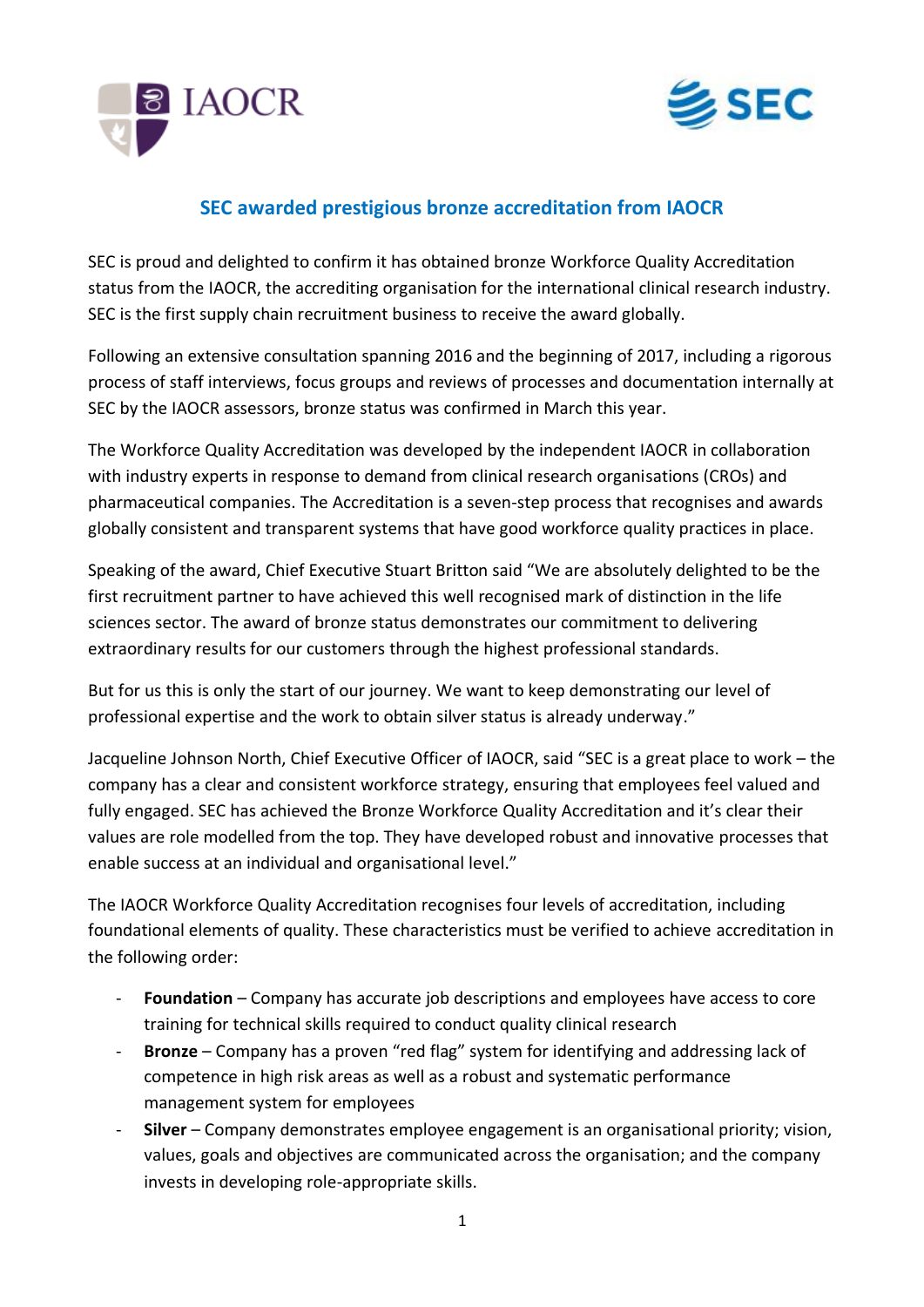



Gold – Competence of employees is verified against core global standards and 100 percent of clinical operations personnel undergo independent competence assessments within 12 months of entering a new role.

- Ends -

For more information about SEC you can get in contact on +44 (0) 020 7255 6600 or email [info@secrecruitment.com.](mailto:info@secrecruitment.com) Visit the website at [www.secrecruitment.com](http://www.secrecruitment.com/) for more information.

To learn more about IAOCR please visit <http://www.iaocr.com/> or call:

- International: +44 1628 784906
- US Toll Free: +1 855 407 6679
- UK: 01628 784906

For further press information please contact: Jen Husdan on [pr@iaocr.com](mailto:pr@iaocr.com?subject=Workforce%20Quality%20Accreditation%20-%20further%20information)

## **Notes to editors**

## **About SEC**

SEC is one of Europe's leading providers of recruitment and talent acquisition services in the Life Sciences / Pharma and IT sectors. We cover permanent as well as contract / freelance positions, in addition we also offer Payroll Process Outsource services to a number of our clients.

Established in 1987, we have developed a unique team of over 65 highly skilled, multi-lingual consultants, who collectively speak 21 languages. We provide successful and innovative recruitment solutions to clients ranging from start-ups to FTSE 100 companies throughout Europe.

## **About IAOCR**

IAOCR is the accrediting organisation for the international clinical research industry. We work with clinical research organisations that are passionate about improving the effectiveness and efficiency of clinical trials by addressing human factors that work alongside the technologies and processes.

IAOCR business processes and accreditations have been built specifically for the clinical research industry. They provide a quality mark to organisations committed to globally consistent, high quality clinical trials workforces.

We believe that clinical trial patients anywhere in the world deserve the best protection in terms of rights and wellbeing. Therefore, in addition to providing accreditation, training and consultancy